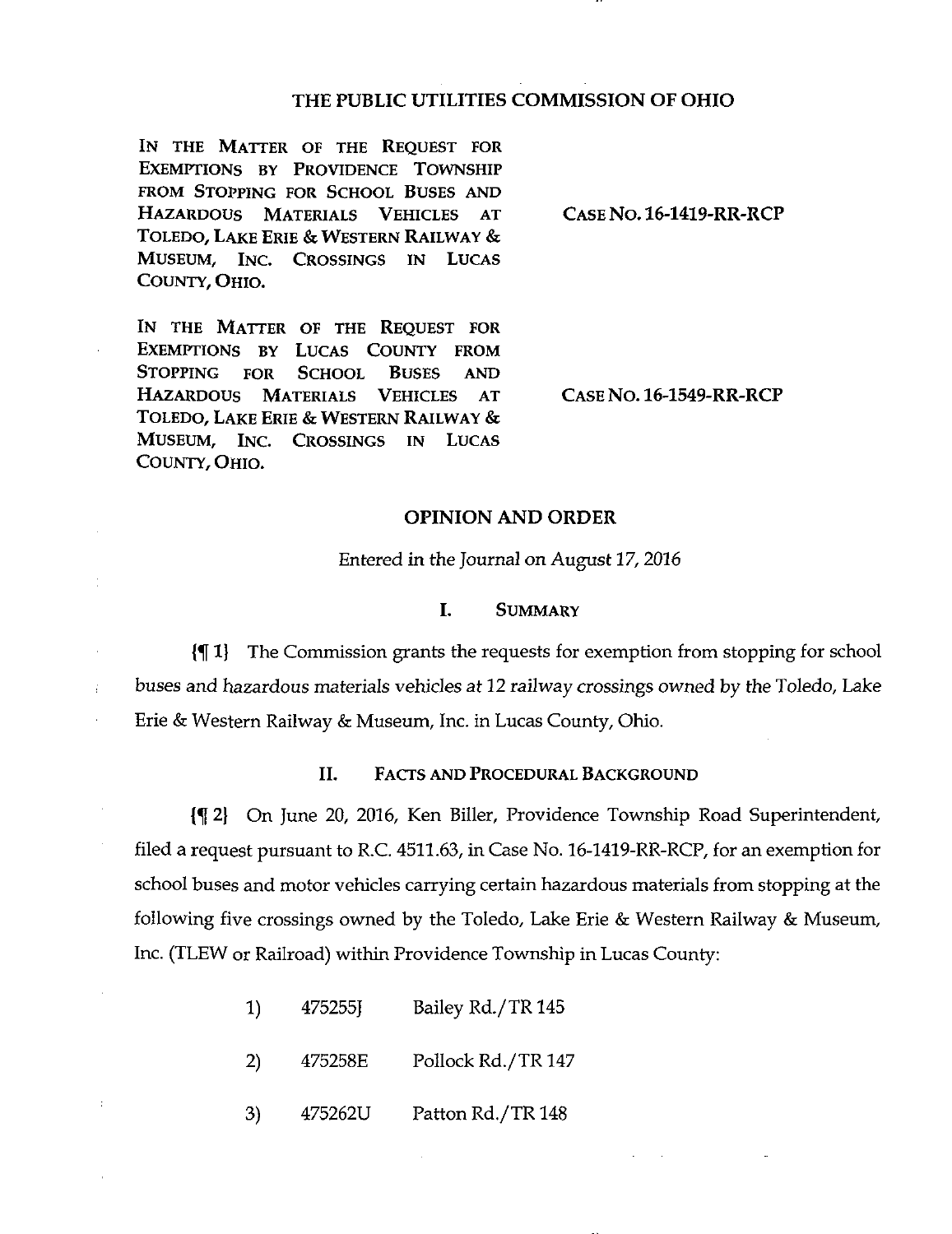## 4) 475264H Hartman Rd./TR 113

5) 475265P Yawberg Rd./TR 112

jf 3} In support of this request, Mr. Biller attached a letter from Superintendent Adam Koch, and Director of Transportation Eva Vasher, for the Otsego Local Schools urging Providence Township to request the exemptions as the TLEW ttacks are no longer in use. They state that the requested exemptions would reduce safety hazards for the public as well as the Otsego school buses which are currently required to stop over 30 times per day at these crossings.

jf 4) On July 11, 2016, a resolution approved by the Lucas County Commissioners was filed in Case No. 16-1549-RR-RCP, requesting exemptions, pursuant to R.C. 4511.63, for school buses and motor vehicles carrying certain hazardous materials from stopping at the following TLEW crossings in Lucas County:

| 1) | 475268K | Grand Rapids Rd./CR 1577 |
|----|---------|--------------------------|
| 2) | 475266W | Jeffers Rd./CR 111       |
| 3) | 475267D | Ludwig Rd./CR 1576       |
| 4) | 475257X | Heller Rd./CR 151        |
| 5) | 475256R | Box Rd./CR 146           |
| 6) | 475254C | Hertzfeld Rd./CR 221     |
| 7) | 475252N | Neowash Rd./CR 143       |

The resolution indicates that the request was made on behalf of the Otsego Local Schools to reduce safety hazards for school buses which are currently required to stop over 30 times per day at crossings which are not currently in use.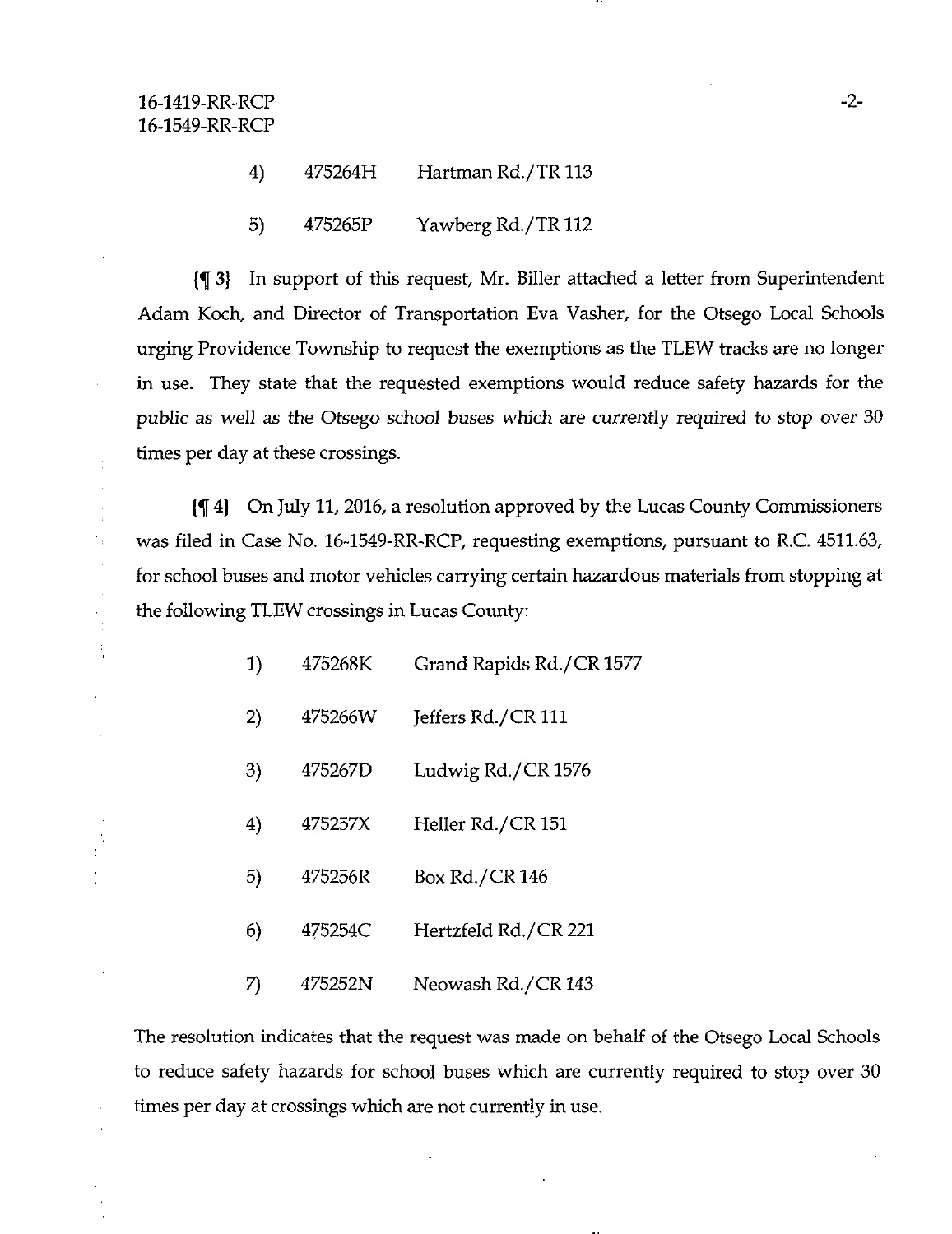## $16-1419-RR-RCP$   $-3-$ 16-1549-RR-RCP

 $\{\P\}$  By Entries issued June 22 and July 11, 2016 in Case Nos. 16-1419-RR-RCP and 16-1549-RR-RCP, respectively, these cases were combined for hearing, which was held on July 21, 2016, at the Providence Township Hall in Grand Rapids, Ohio. Notice of the hearing was duly sent to TLEW and published in the Toledo Blade, a newspaper of general circulation in Lucas County, Ohio, and by press releases issued by the Commission. Proof of publication was filed on August 4, 2016 in both dockets.

If 6) TLEW filed objections to the requests for exemptions on July 13, 2016 in Case No. 16-1419-RR-RCP and on July 25, 2016 in Case No. 16-1549-RR-RCP. The Railroad stated that trains were operated over the tracks involving the subject crossings in both cases as recently as 2013, and that TLEW intends to resume operations in a few months over the Patton Rd./TR 148 (475262U), Harttnan Rd./TR 113 (475264H), Yawberg Rd./TR 112 (475265P), and Jeffers Rd./CR 111 (475266V\0 crossings. TLEW also indicated that they do not oppose exemptions for the Grand Rapids Rd./CR 1577 (475268K) or Ludwig Rd./CR 1576 (475267D) crossings. Further, the Railroad stated that they do currently conduct "motorcar excursions" which carry passengers over a section of mainline outside of the ttacks under consideration in these proceedings.

If 7) On July 25, 2016, Staff filed investigative reports in both cases, recommending that the requested exemptions be granted under certain conditions.

## IIL LAW

jf 8} The Commission's authority to grant an exemption from stopping at railroad grade crossings, applicable to school buses and vehicles placarded for hazardous materials, is found in R.C. 4511.63, which provides, in part:

> Except as provided in division (B) of this section, the operator of any bus, any school vehicle, or any vehicle transporting a material or materials required to be placarded under 49 Code of Federal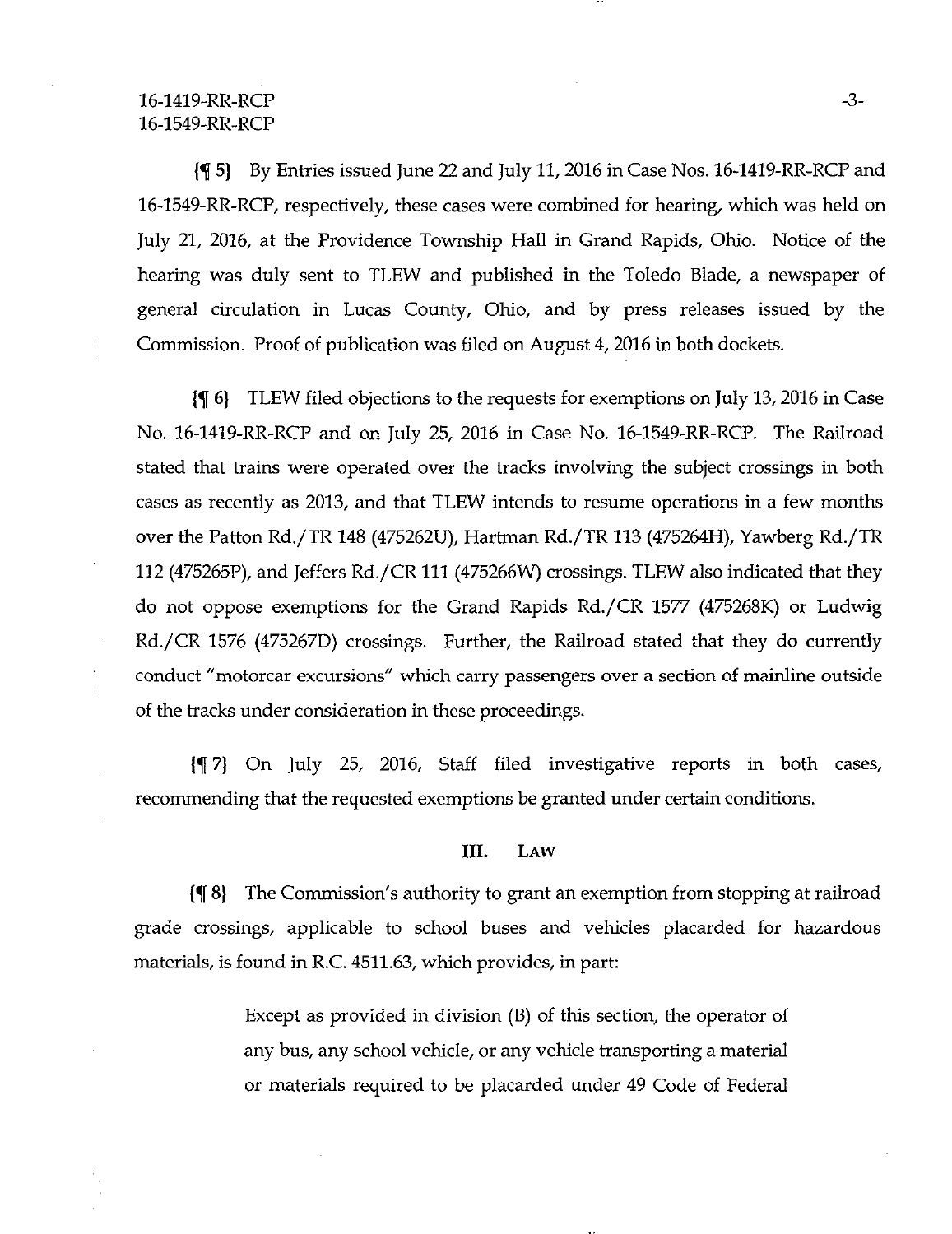$\bar{z}$ 

 $\sim 100$  $\sim$  Regulations (C.F.R.) Parts 100-185, before crossing at grade any track of a railroad, shall stop the vehicle.

Division (B) of Section 4511.63, Revised Code, provides that the section does not apply at railroad grade crossings when the Commission has authorized and approved an exempt crossing pursuant to the division.

#### IV. SUMMARY OF THE EVIDENCE

jf 9) In its investigative report. Staff notes that TLEW is not currently conducting operations, and as these tracks have not been in use for multiple years, obstructive vegetation would need to be removed at eight of the crossings before operations could begin. Further, Staff reports that each of the crossings have passive warning devices (crossbucks and yield signs), but that there are no pavement markings as required by the Manual of Uniform Traffic Conttol at the Patton Rd. crossing. Staff recommends that the requested exemptions be granted to reduce the possibility of rear end collisions. Further, Staff reconunends that the Railroad be required to notify the Commission before TLEW begins any operations, and that they place a stop and flag order on the crossing for any future train movements.

jf 10} At the July 21, 2016 hearing of these cases, Mr. Koch, Ms. Vasher, and bus driver Christopher Feather testified on behalf of Otsego Local Schools; Ronald Myers, ttaffic operations engineer testified on behalf of Lucas County; and Mr. Biller testified on behalf of Providence Township, each in support of granting the exemptions. Mr. Koch testified that Otsego school buses stop at the railroad tracks 42 times per day at 11 of the grade crossings in Providence and Waterville townships and many of the crossings have no railroad track. He explained the procedures school bus drivers must follow before proceeding over a railroad grade crossing and he noted that these stops increase route times by 45 to 60 minutes per day, and increase ride times for students (Tr. at 7-9.) In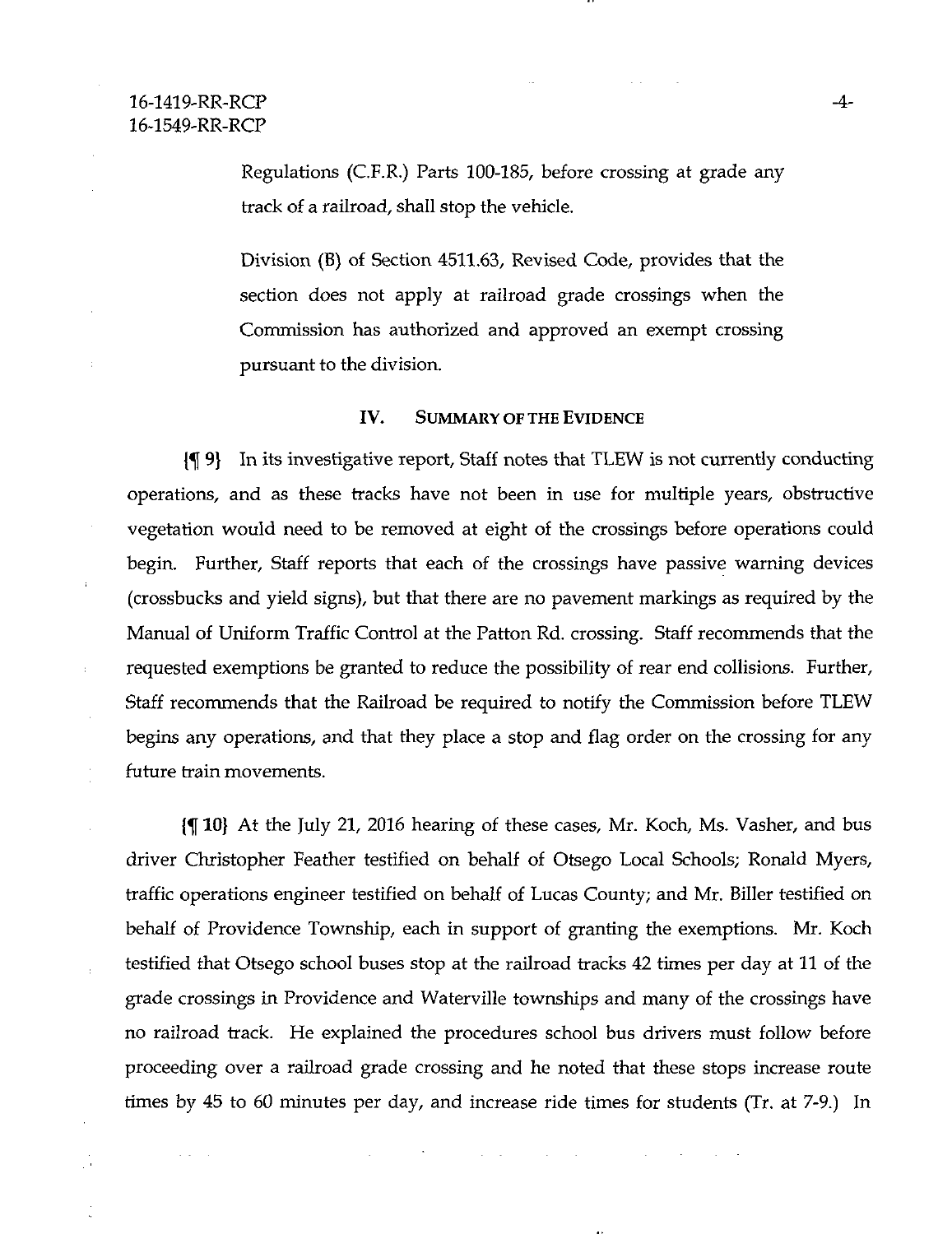## $16-1419-RR-RCP$   $-5-$ 16-1549-RR-RCP

addition, he explained that, because there are no trains and in some cases no tracks at these crossings, drivers of motor vehicles are not expecting school buses to stop (Tr. at 9). Ms. Vasher provided pictures of the crossings where no rails are present (Tr. at 10), copies of which were filed in both dockets on July 26, 2016. Mr. Biller emphasized that the Township is not asking to close the railroad or remove the existing signs and crossbucks. Rather, the only change will be the addition of a sign that only affects school buses and hazard materials haulers (Tr. 23, 35). Mr. Feather indicated that he has driven a school bus for approximately 11 years and has stopped 30 times each day without any ttains being operated on the ttacks (Tr. at 19).

Jf 11) Treasurer Frank Oles, Vice President Rick Westphal, and conductor Curtis Borror each testified on behalf of TLEW. Mr. Oles testified that TLEW is a non-profit, volunteer enterprise that currently runs no trains on the tracks involved in these cases, but does operate motorcars on ttacks in Wood County. Mr. Oles also indicated that TLEW plans to expand its scenic excursion operations to Lucas County in the near future, perhaps to include school days (Tr. at 14-16). In addition, he stated that in the future, if TLEW began operations, it would want to try to reverse the exemptions because the crossings would have to be flagged every time a ttain was ttaveling over the crossing (Tr. at 32-33). The TLEW witnesses expressed concern that as their operations begin, people will get complacent and not pay attention if the exemptions are granted at these crossings (Tr. 15-18).

Jf 12} Karen Kingston and Joseph Schroeder testified on behalf of the Grand Rapids Area Chamber of Commerce in support of TLEW's efforts to begin rail operation. Ms. Kingston testified that the Chamber is supportive of both TLEW and the school disttict and can see both points (Tr. at 21). Mr. Schroeder and Ms. Kingston both indicated that such operations were formerly conducted under the Bluebird name, and were very beneficial in bringing visitors to the downtown business disttict (Tr. 21-26).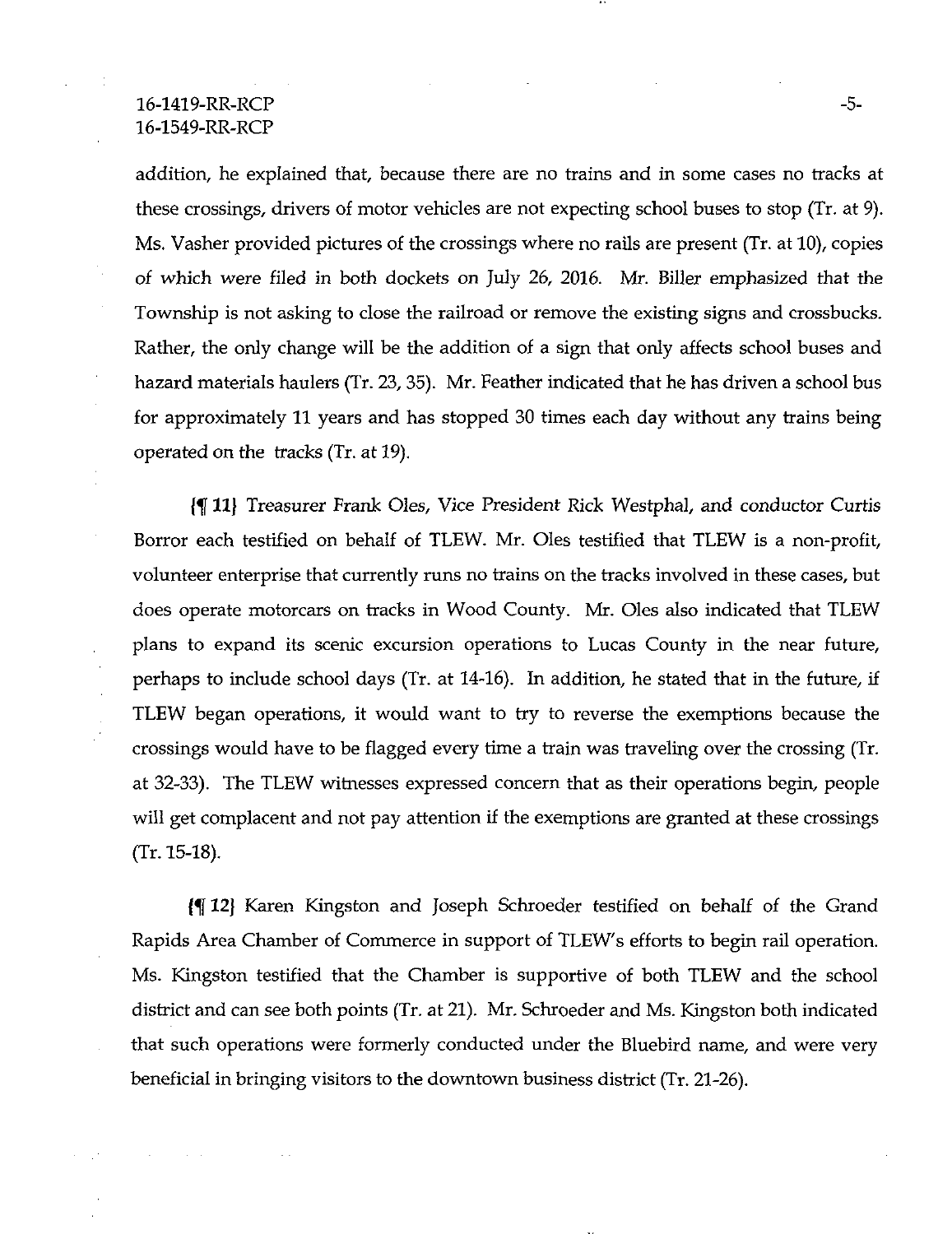÷

 $\mathbf{1}_{\mathbf{1}}$ 

### V. COMMISSION CONCLUSION

jf 13} R.C. 4511.63 provides that, after considering any comments or other information received, the Commission may approve or reject the application and may establish conditions for the exempt crossing designation. R.C. 4511.63(B)(2) also provides that an exempt crossing becomes effective only when appropriate signs giving notice of the exempt designation are erected at the crossing as ordered by the Commission and any other conditions ordered by the Commission are satisfied.

If 14} After consideration of the evidence of record, we find that, pursuant to R.C. 4511.63, the requests for an exemption from stopping for school buses and hazardous materials haulers at each crossing under consideration is warranted. From a review of the evidence, there are currently no trains operating on the tracks at the crossings involved in these cases. This is creating needless delay for school buses ttaveling over the crossings. (Tr. at 7-10.) In addition, because many of these crossings have no tracks and no trains operating, drivers of motor vehicles are not expecting school buses to stop at the crossings, which creates a safety hazard (Tr. at 9). There is also evidence that TLEW is operating vehicles but not trains on the tracks but is planning on commencing rail operations on some of the tracks involved in the exemption request "in the near future"; although no time line was indicated (Tr. at 14-16).

If 15) Upon considering all of the evidence, the Commission finds it reasonable to grant, pursuant to R.C. 4511.63, the request to exempt school buses and certain hazardous materials vehicles from stopping at each subject crossing as would ordinarily be required by 49 C.F.R. 392.10. We agree that, because there are no rail movements at the crossings there is no risk of a ttain/vehicle collision. Further, the risk of accidents at the designated crossing, created by stopped buses or placarded vehicles being sttuck from behind by vehicles outweighs the potential of a vehicle/ttain accident, particularly so long as no operations are being conducted over the subject rails. While TLEW expressed concern that drivers of school buses and hazardous materials may become complacent with regard to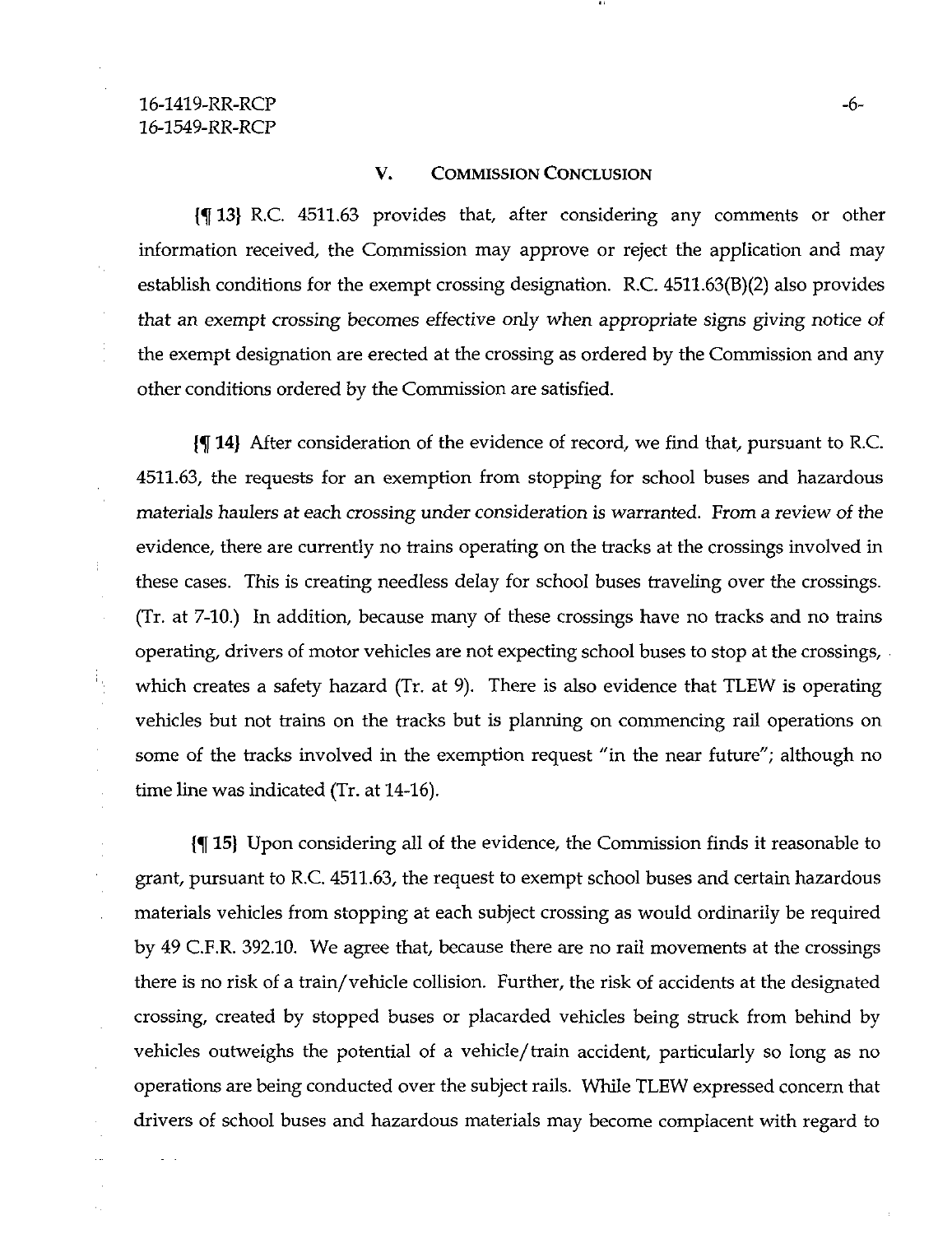these crossings, drivers of school buses and commercial motor vehicles ttansporting hazardous materials are professional drivers and are required to understand the rules applicable to the transportation of vehicles they are operating, irrespective of whether these crossings are exempt or nonexempt. Because exempt signs modify the legal requirements for professional drives of certain vehicles at certain locations, all such drivers are legally required to know what such signage means and what actions such signage permits.

If 16} Notwithstanding our granting of this exemption request, all vehicles, including those covered by the exemption, must fully comply with all other state of Ohio motor vehicle safety rules and obey all existing warning devices whenever a ttain is operating over these crossings.

If 17} Accordingly, Providence Township and Lucas County, as the local highway authorities, should place signs marked "Exempt" that are in conformance with the Ohio Manual of Uniform Traffic Conttol Devices at each crossing and at other appropriate locations in advance of the crossings. Additionally, TLEW must notify Commission Staff and the appropriate school authorities prior to beginning any operations. Moreover, TLEW will be required to comply with all applicable requirements of the Federal Railroad Administration for any future train movements over any of the subject highway rail grade crossings-

jf 18} Further, R.C. 4511.63 provides that the Commission may rescind any exempt crossing designation made under this section if it finds that a condition at the exempt crossing has changed to such an extent that the continuation of the exempt crossing designation compromises public safety. Thus, if TLEW or any other railroad files a petition to rescind the granted exemptions, we shall reconsider such petitions according to R.C. 4511.63. We note that the granting of these exemption requests have no impact on the Railroad since TLEW is not currently conducting any operations effecting the crossings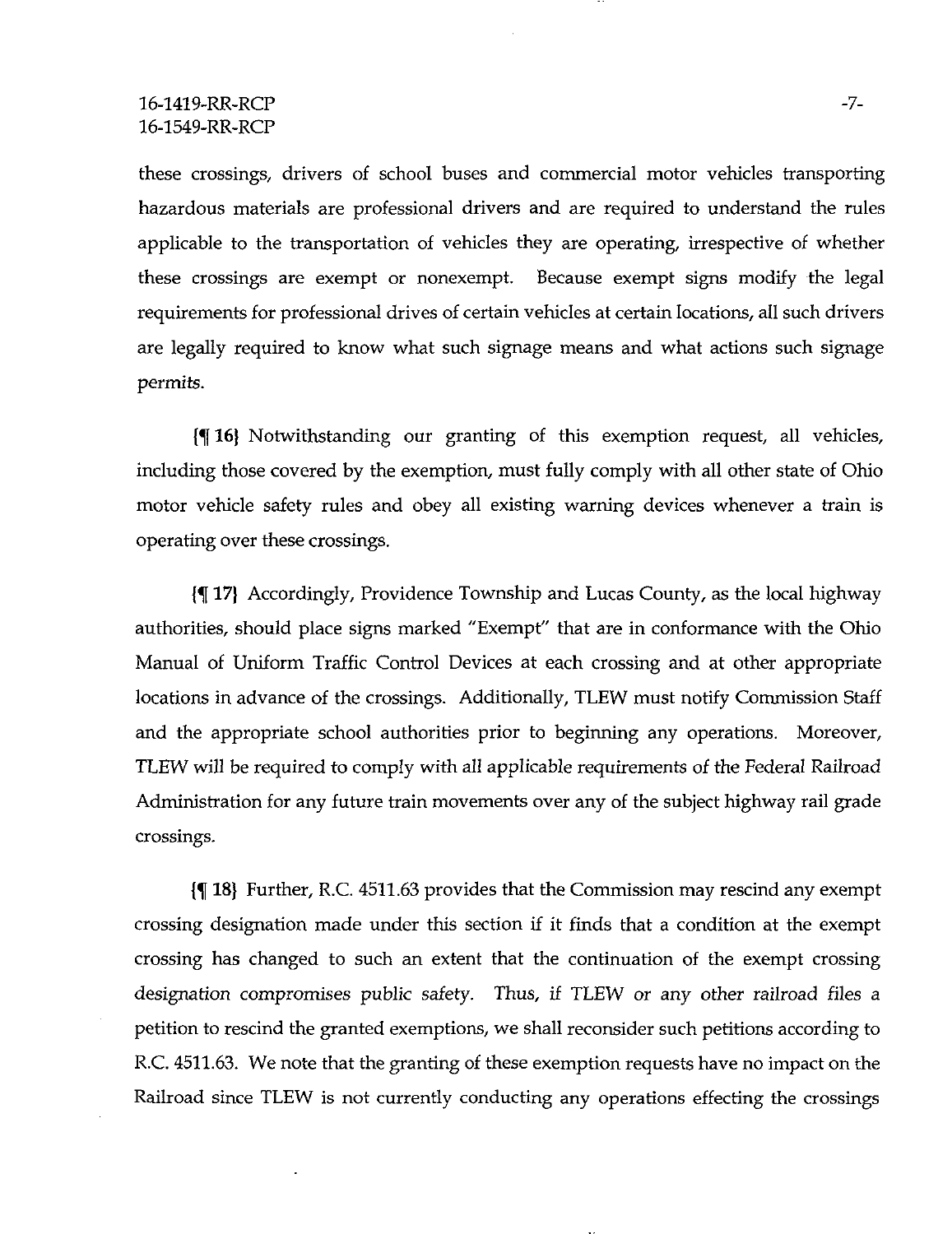## 16-1419-RR-RCP -8-16-1549-RR-RCP

under consideration in these proceedings. Nevertheless, TLEW should provide advance notice to the Commission, and Providence Township and the superintendent of Otsego Local Schools in the event TLEW intends to resume rail operations at these crossings which would impact school bus or hazard material transportation activities. In the event rail operations resume at these crossings, the Commission will reevaluate these exemptions.

jf 19} Finally, we note that TLEW is not currently listed as a regulated entity on the records of the Commission, and has not filed an annual report as required by railroad companies under R.C. 4907.02 and 4907.20, despite TLEW's admissions that they are currently conducting motorcar excursions which carry passengers over ttacks not under consideration in these proceedings. Accordingly, TLEW is directed to file, as directed by Staff, notice of all Ohio jurisdictional operations within 30 days of the issuance of this Opinion and Order.

## VI. FINDINGS OF FACT AND CONCLUSIONS OF LAW

jf 20) On June 20, 2016, the Providence Township Road Superintendent filed a request pursuant to R.C. 4511.63, in Case No. 16-1419-RR-RCP, for an exemption for school buses and motor vehicles carrying certain hazardous materials from stopping at the following five crossings owned by the TLEW within Providence Township in Lucas County.

Jf 21} On July 11, 2016, a resolution approved by the Lucas County Commissioners was filed in Case No. 16-1549-RR-RCP, requesting exemptions, pursuant to R.C. 4511.63, for school buses and motor vehicles carrying certain hazardous materials from stopping at seven TLEW crossings in Lucas County.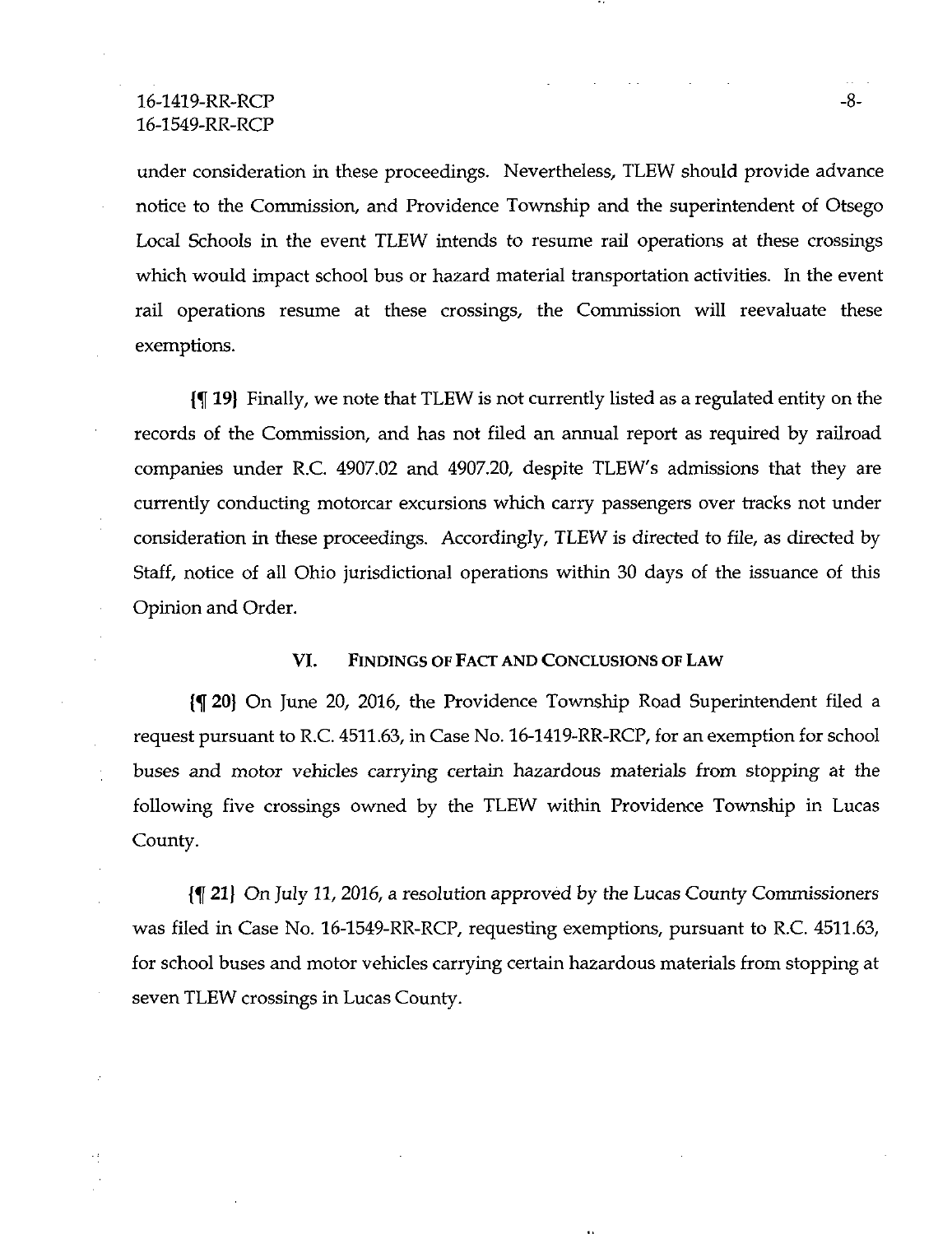$\{\P$  22} By Entries issued June 22 and July 11, 2016, in Case Nos. 16-1419-RR-RCP and 16-1549-RR-RCP, respectively, these cases were consolidated for hearing, which has held on July 21, 2016, at the Providence Township Hall in Grand Rapids, Ohio.

If 23} Notice of the hearing was duly published in the Toledo Blade.

If 24) On July 25, 2016, Staff filed its investigative reports regarding the exemption requests.

jf 25} A hearing was held on July 21,2016, in Grand Rapids, Ohio.

 $\{\P$  26} The request for an exemption from stopping for school buses, as well as certain commercial motor vehicles, as specified in 49 C.F.R. 392.10, is warranted based upon the evidence presented at the hearing.

#### VIL ORDER

 $\{\P 27\}$  It is, therefore,

 $\P$  28} ORDERED, That an exemption, pursuant to R.C. 4511.63, be granted to allow school buses and certain commercial motor vehicles, as specified in 49 C.F.R, 392.10, to proceed without stopping at each grade crossing identified in paragraphs 2 and 4 in Lucas County, Ohio. It is, further.

If 29} ORDERED, That TLEW file with this Commission notice of all Ohio jurisdictional operations within 30 days of the issuance of this Opinion and Order. It is, further.